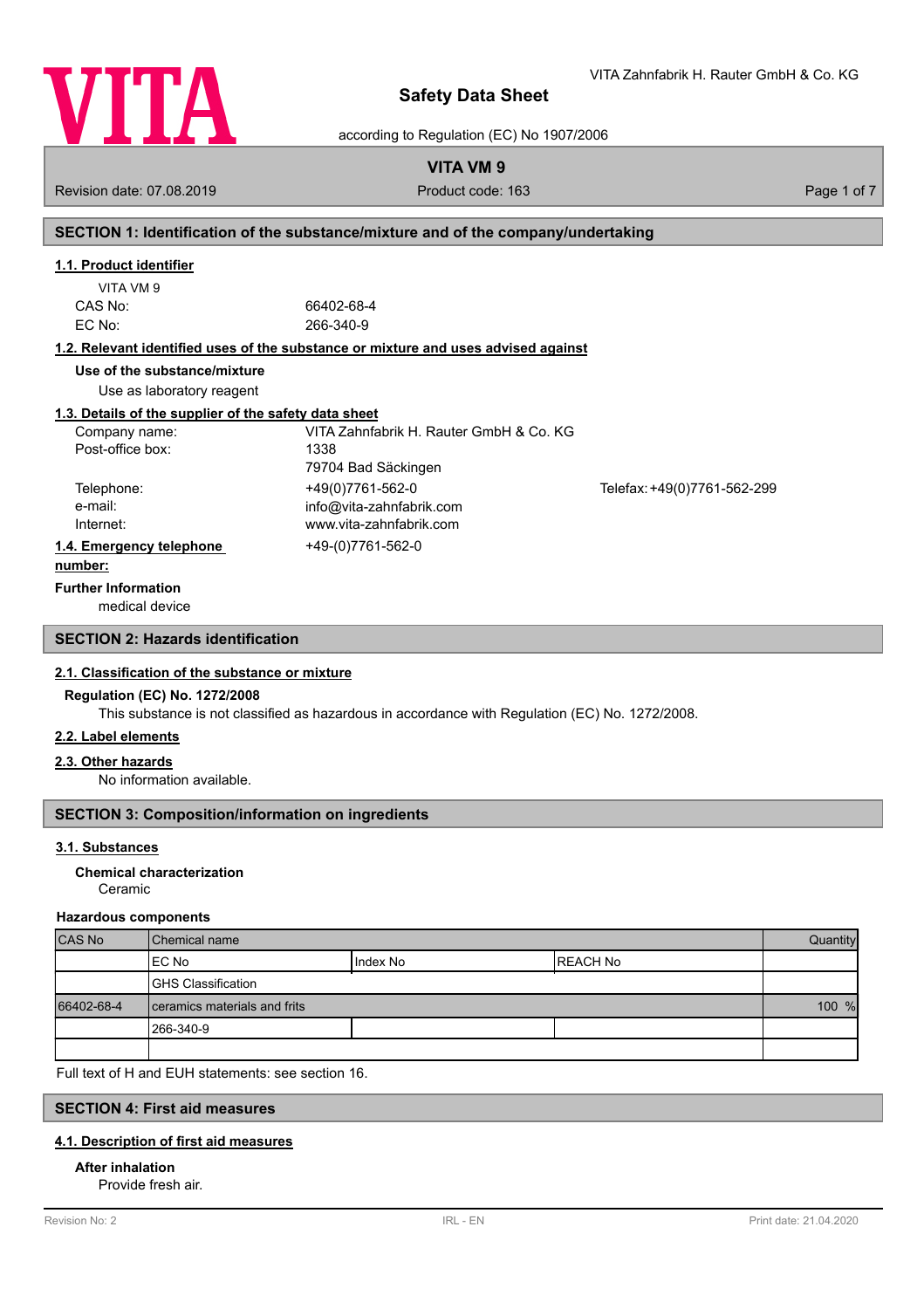

according to Regulation (EC) No 1907/2006

### **VITA VM 9**

Revision date: 07.08.2019 **Product code: 163** Product code: 163 **Page 2 of 7** Page 2 of 7

### **After contact with skin**

Wash with plenty of water. Take off contaminated clothing and wash it before reuse.

### **After contact with eyes**

Rinse immediately carefully and thoroughly with eye-bath or water.

#### **After ingestion**

Rinse mouth immediately and drink plenty of water.

#### **4.2. Most important symptoms and effects, both acute and delayed** No information available.

# **4.3. Indication of any immediate medical attention and special treatment needed**

Treat symptomatically.

#### **SECTION 5: Firefighting measures**

### **5.1. Extinguishing media**

### **Suitable extinguishing media**

Co-ordinate fire-fighting measures to the fire surroundings.

### **5.2. Special hazards arising from the substance or mixture**

Non-flammable.

#### **5.3. Advice for firefighters**

In case of fire: Wear self-contained breathing apparatus.

### **Additional information**

Collect contaminated fire extinguishing water separately. Do not allow entering drains or surface water.

### **SECTION 6: Accidental release measures**

### **6.1. Personal precautions, protective equipment and emergency procedures**

Avoid dust formation. Do not breathe dust.

### **6.2. Environmental precautions**

Do not allow to enter into surface water or drains.

#### **6.3. Methods and material for containment and cleaning up**

Take up mechanically. Treat the recovered material as prescribed in the section on waste disposal.

#### **6.4. Reference to other sections**

Safe handling: see section 7 Personal protection equipment: see section 8 Disposal: see section 13

### **SECTION 7: Handling and storage**

### **7.1. Precautions for safe handling**

#### **Advice on safe handling**

No special measures are necessary.

**Advice on protection against fire and explosion**

No special fire protection measures are necessary.

### **7.2. Conditions for safe storage, including any incompatibilities**

### **Requirements for storage rooms and vessels**

Keep container tightly closed.

### **Hints on joint storage**

No special measures are necessary.

### **7.3. Specific end use(s)**

Use as laboratory reagent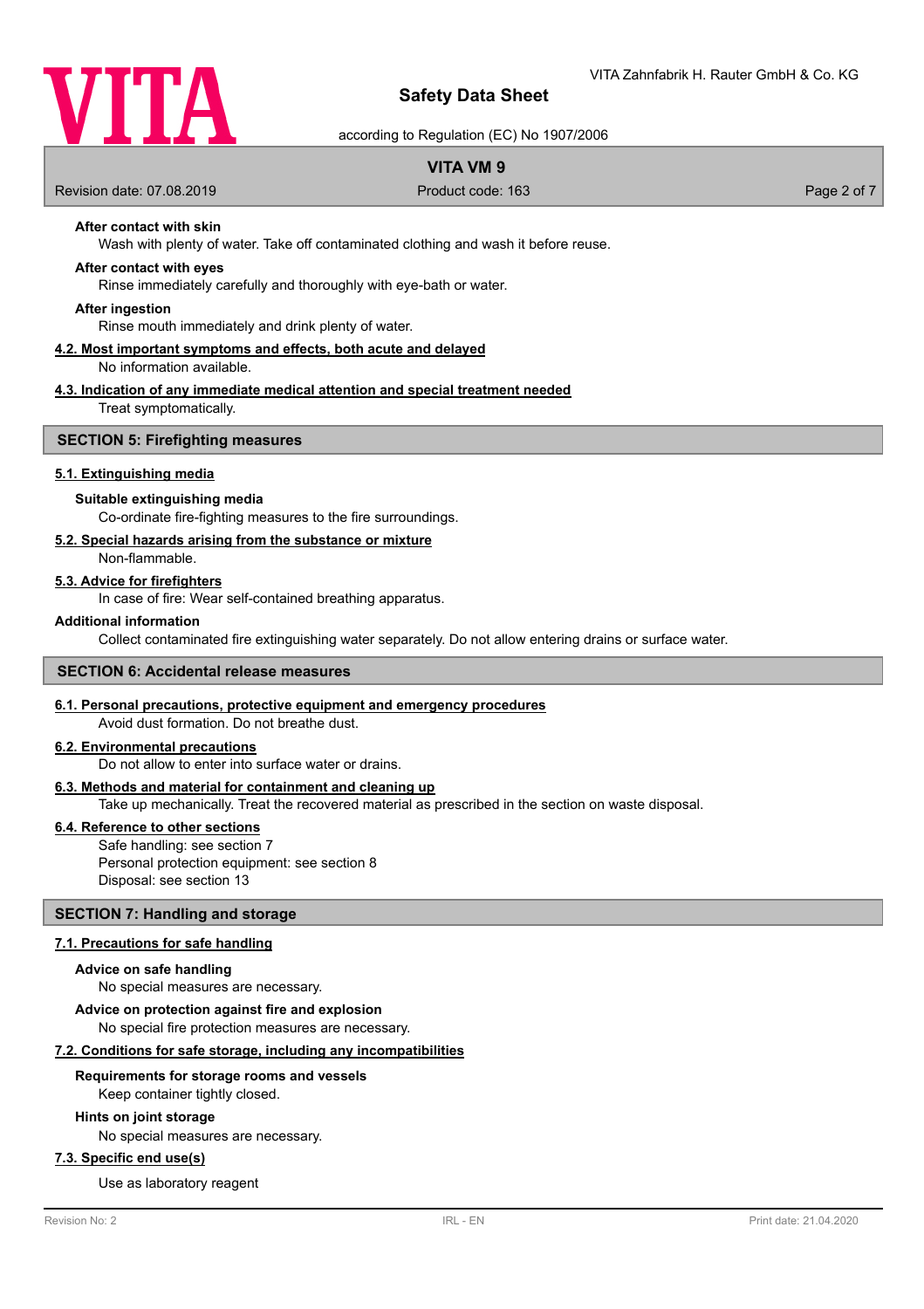

according to Regulation (EC) No 1907/2006

### **VITA VM 9**

Revision date: 07.08.2019 **Product code: 163** Product code: 163 **Page 3 of 7** Page 3 of 7

### **SECTION 8: Exposure controls/personal protection**

### **8.1. Control parameters**

### **8.2. Exposure controls**

### **Protective and hygiene measures**

Take off contaminated clothing. Wash hands before breaks and after work. When using do not eat, drink, smoke, sniff.

### **Eye/face protection**

Wear eye protection/face protection.

#### **Hand protection**

When handling with chemical substances, protective gloves must be worn with the CE-label including the four control digits. @0NBR (Nitrile rubber) 02.B008235 For special purposes, it is recommended to check the resistance to chemicals of the protective gloves mentioned above together with the supplier of these gloves. Recommended glove articles KCL Dermatril P

#### **Skin protection**

Use of protective clothing.

### **Respiratory protection**

Provide adequate ventilation as well as local exhaustion at critical locations. Technical ventilation of workplace

### **SECTION 9: Physical and chemical properties**

#### **9.1. Information on basic physical and chemical properties**

| Physical state:<br>Colour:                                    | solid     |                                  |
|---------------------------------------------------------------|-----------|----------------------------------|
| Odour:                                                        | odourless |                                  |
| pH-Value:                                                     |           | not determined                   |
| Changes in the physical state<br>Melting point:               |           | not determined                   |
| Initial boiling point and boiling range:                      |           | X                                |
| Flash point:                                                  |           | X                                |
| <b>Flammability</b><br>Solid:<br>Gas:                         |           | not determined<br>not applicable |
| <b>Explosive properties</b><br>The product is not: Explosive. |           |                                  |
| Lower explosion limits:                                       |           | not determined                   |
| Upper explosion limits:                                       |           | not determined                   |
| <b>Auto-ignition temperature</b><br>Solid:<br>Gas:            |           | not determined<br>not applicable |
| Decomposition temperature:                                    |           | not determined                   |
| <b>Oxidizing properties</b><br>Not oxidising.                 |           |                                  |
| Vapour pressure:<br>(at 50 $^{\circ}$ C)                      |           | <=1100 hPa                       |
| Density:                                                      |           | 2,40000 g/cm <sup>3</sup>        |
| Water solubility:                                             |           | No                               |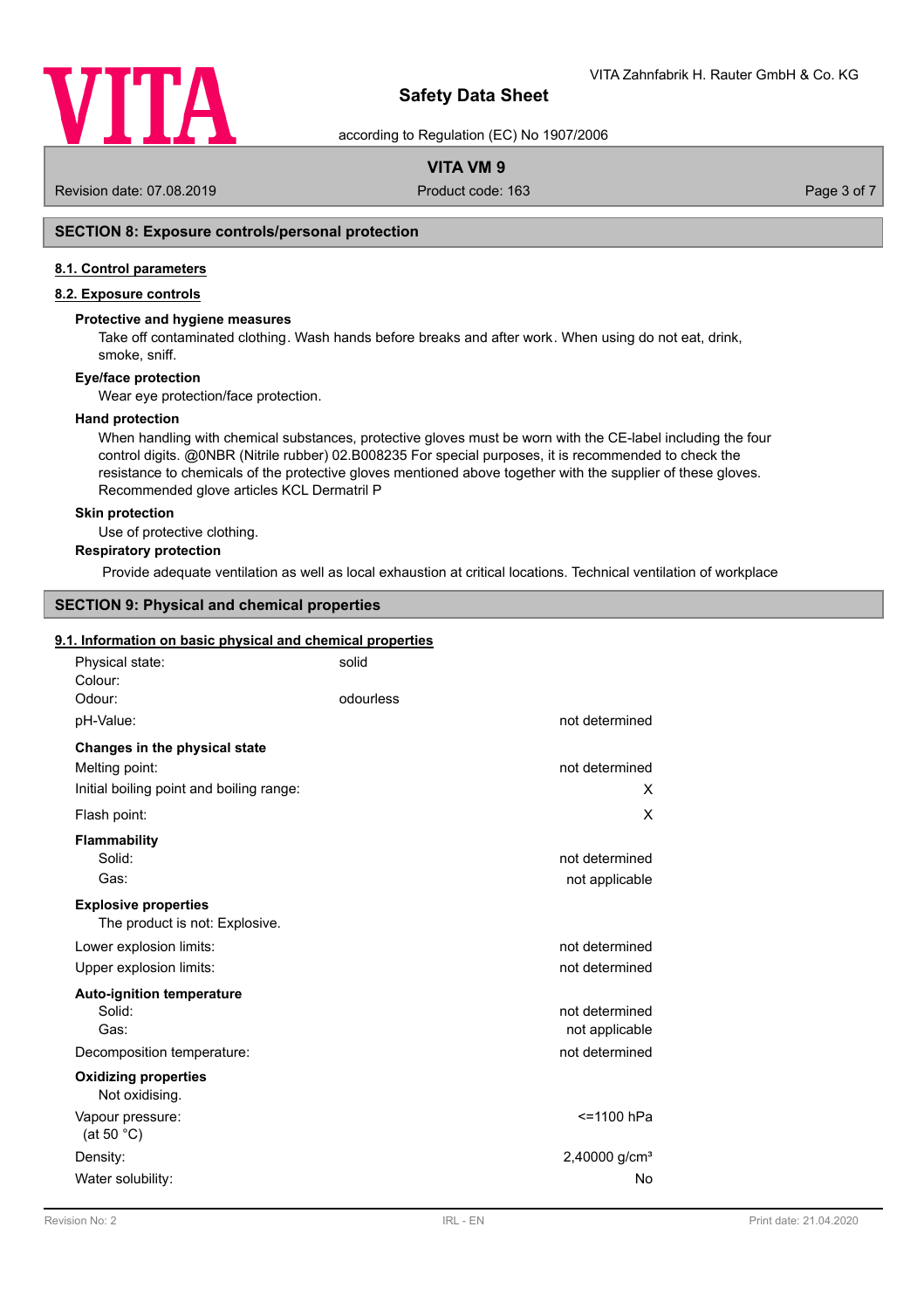

according to Regulation (EC) No 1907/2006

| <b>VITA VM 9</b>                               |                   |             |  |
|------------------------------------------------|-------------------|-------------|--|
| Revision date: 07.08.2019                      | Product code: 163 | Page 4 of 7 |  |
| Solubility in other solvents<br>not determined |                   |             |  |
| Partition coefficient:                         | not determined    |             |  |
| Vapour density:                                | not determined    |             |  |
| Evaporation rate:                              | not determined    |             |  |
| 9.2. Other information                         |                   |             |  |
| Solid content:                                 | 100,0 %           |             |  |
| <b>SECTION 10: Stability and reactivity</b>    |                   |             |  |

### **10.1. Reactivity**

No hazardous reaction when handled and stored according to provisions.

### **10.2. Chemical stability**

The product is stable under storage at normal ambient temperatures.

### **10.3. Possibility of hazardous reactions**

No known hazardous reactions.

#### **10.4. Conditions to avoid**

none

### **10.5. Incompatible materials**

No information available.

### **10.6. Hazardous decomposition products**

No known hazardous decomposition products.

#### **SECTION 11: Toxicological information**

### **11.1. Information on toxicological effects**

#### **Acute toxicity**

Based on available data, the classification criteria are not met.

#### **Irritation and corrosivity**

Based on available data, the classification criteria are not met.

#### **Sensitising effects**

Based on available data, the classification criteria are not met.

#### **Carcinogenic/mutagenic/toxic effects for reproduction**

Based on available data, the classification criteria are not met.

### **STOT-single exposure**

Based on available data, the classification criteria are not met.

### **STOT-repeated exposure**

Based on available data, the classification criteria are not met.

### **Aspiration hazard**

Based on available data, the classification criteria are not met.

### **Additional information on tests**

The substance is classified as not hazardous according to regulation (EC) No 1272/2008 [CLP].

#### **SECTION 12: Ecological information**

### **12.1. Toxicity**

The product is not: Ecotoxic.

#### **12.2. Persistence and degradability**

The product has not been tested.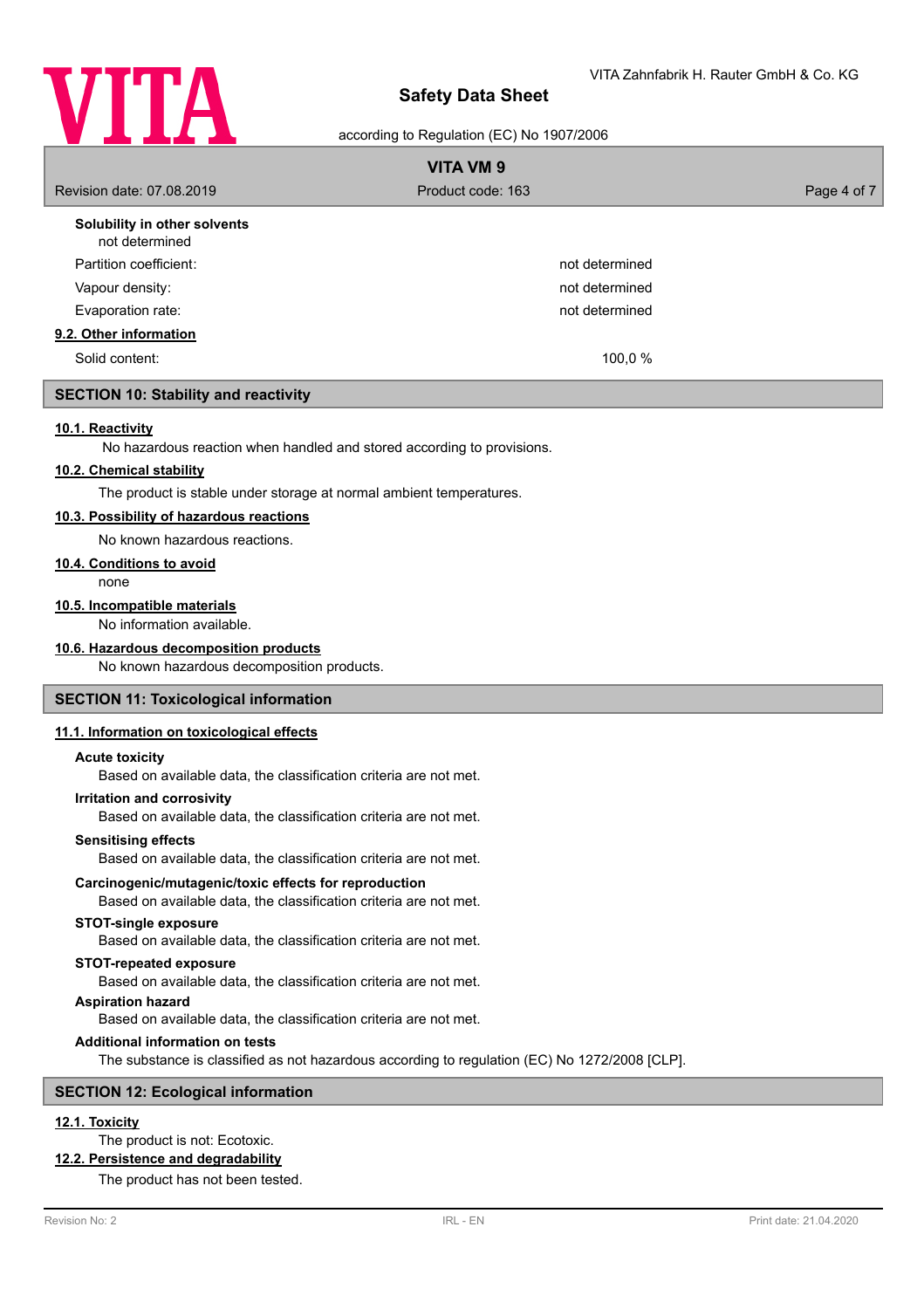

according to Regulation (EC) No 1907/2006

### **VITA VM 9**

Revision date: 07.08.2019 **Product code: 163** Product code: 163 **Page 5 of 7** Page 5 of 7

### **12.3. Bioaccumulative potential**

The product has not been tested.

### **12.4. Mobility in soil**

The product has not been tested.

### **12.5. Results of PBT and vPvB assessment**

The product has not been tested.

#### **12.6. Other adverse effects**

No information available.

### **Further information**

Avoid release to the environment.

### **SECTION 13: Disposal considerations**

#### **13.1. Waste treatment methods**

### **Disposal recommendations**

Do not allow to enter into surface water or drains. Dispose of waste according to applicable legislation.

### **Contaminated packaging**

Wash with plenty of water. Completely emptied packages can be recycled.

### **SECTION 14: Transport information**

#### **Land transport (ADR/RID)**

**14.1. UN number:** No dangerous good in sense of this transport regulation. **14.2. UN proper shipping name:** No dangerous good in sense of this transport regulation. **14.3. Transport hazard class(es):** No dangerous good in sense of this transport regulation. **14.4. Packing group:** No dangerous good in sense of this transport regulation. **Inland waterways transport (ADN) 14.1. UN number:** No dangerous good in sense of this transport regulation. **14.2. UN proper shipping name:** No dangerous good in sense of this transport regulation. **14.3. Transport hazard class(es):** No dangerous good in sense of this transport regulation. **14.4. Packing group:** No dangerous good in sense of this transport regulation. **Marine transport (IMDG) 14.1. UN number:** No dangerous good in sense of this transport regulation. **14.2. UN proper shipping name:** No dangerous good in sense of this transport regulation. **14.3. Transport hazard class(es):** No dangerous good in sense of this transport regulation. **14.4. Packing group:** No dangerous good in sense of this transport regulation. **Air transport (ICAO-TI/IATA-DGR) 14.1. UN number:** No dangerous good in sense of this transport regulation. **14.2. UN proper shipping name:** No dangerous good in sense of this transport regulation. **14.3. Transport hazard class(es):** No dangerous good in sense of this transport regulation. **14.4. Packing group:** No dangerous good in sense of this transport regulation. **14.5. Environmental hazards** ENVIRONMENTALLY HAZARDOUS: no **14.6. Special precautions for user** No information available. **14.7. Transport in bulk according to Annex II of Marpol and the IBC Code** not applicable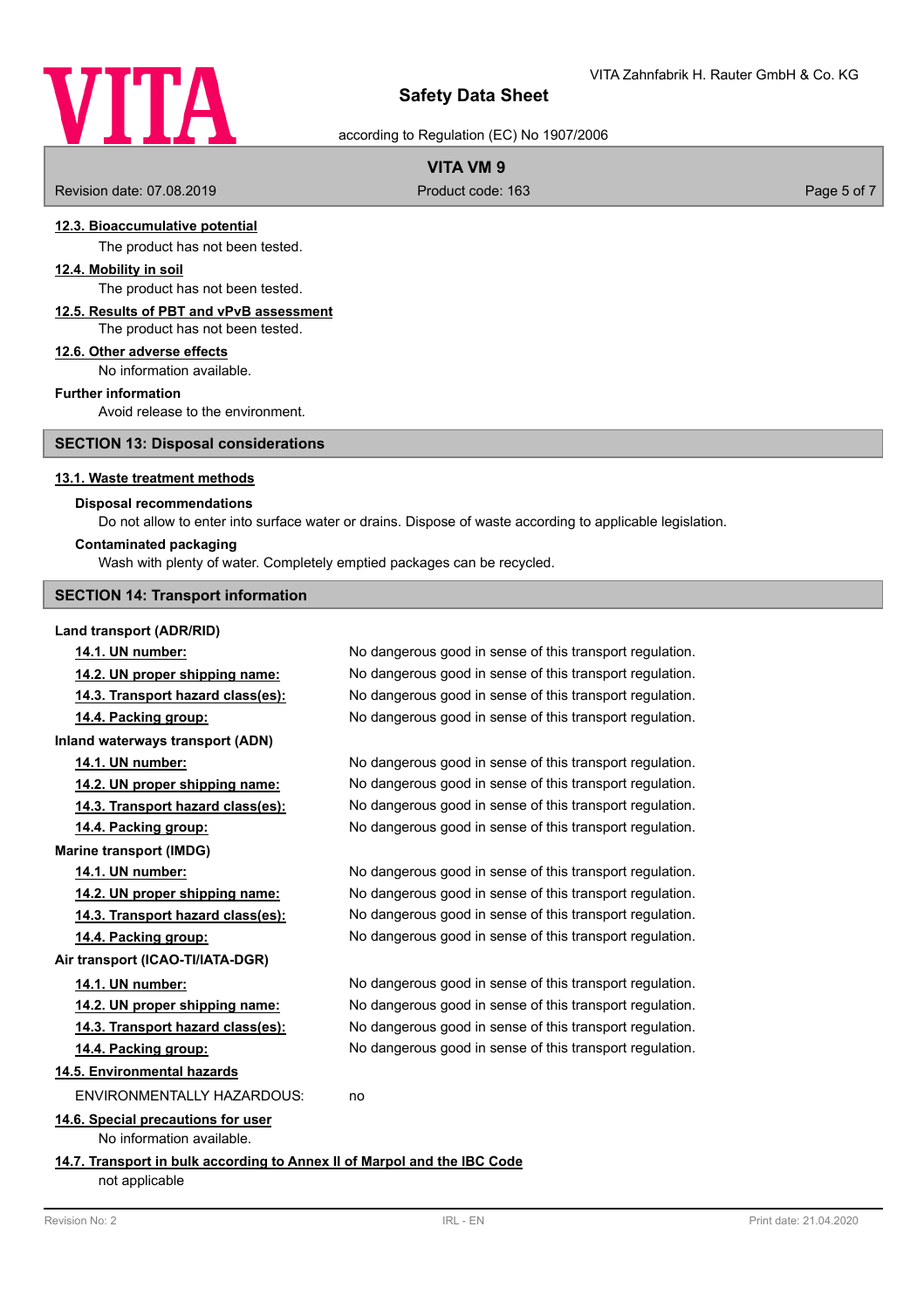

according to Regulation (EC) No 1907/2006

### **VITA VM 9**

Revision date: 07.08.2019 **Product code: 163** Product code: 163 **Page 6 of 7** Page 6 of 7

### **SECTION 15: Regulatory information**

### **15.1. Safety, health and environmental regulations/legislation specific for the substance or mixture**

### **EU regulatory information**

| Information according to 2012/18/EU<br>(SEVESO III): | Not subject to 2012/18/EU (SEVESO III) |
|------------------------------------------------------|----------------------------------------|
| National regulatory information                      |                                        |
| Water hazard class (D):                              | 1 - slightly hazardous to water        |

# **15.2. Chemical safety assessment**

For this substance a chemical safety assessment has not been carried out.

### **SECTION 16: Other information**

#### **Abbreviations and acronyms**

ADR: Accord européen sur le transport des marchandises dangereuses par Route (European Agreement concerning the International Carriage of Dangerous Goods by Road ) IMDG: International Maritime Code for Dangerous Goods IATA: International Air Transport Association GHS: Globally Harmonized System of Classification and Labelling of Chemicals EINECS: European Inventory of Existing Commercial Chemical Substances ELINCS: European List of Notified Chemical Substances CAS: Chemical Abstracts Service LC50: Lethal concentration, 50% LD50: Lethal dose, 50% CLP: Classification, labelling and Packaging REACH: Registration, Evaluation and Authorization of Chemicals GHS: Globally Harmonised System of Classification, Labelling and Packaging of Chemicals UN: United Nations DNEL: Derived No Effect Level DMEL: Derived Minimal Effect Level PNEC: Predicted No Effect Concentration ATE: Acute toxicity estimate LL50: Lethal loading, 50% EL50: Effect loading, 50% EC50: Effective Concentration 50% ErC50: Effective Concentration 50%, growth rate NOEC: No Observed Effect Concentration BCF: Bio-concentration factor PBT: persistent, bioaccumulative, toxic vPvB: very persistent, very bioaccumulative RID: Regulations concerning the international carriage of dangerous goods by rail ADN: European Agreement concerning the International Carriage of Dangerous Goods by Inland Waterways (Accord européen relatif au transport international des marchandises dangereuses par voies de navigation intérieures) EmS: Emergency Schedules MFAG: Medical First Aid Guide ICAO: International Civil Aviation Organization MARPOL: International Convention for the Prevention of Marine Pollution from Ships IBC: Intermediate Bulk Container SVHC: Substance of Very High Concern For abbreviations and acronyms, see table at http://abbrev.esdscom.eu

### **Further Information**

The information is based on the present level of our knowledge. It does not, however, give assurance of